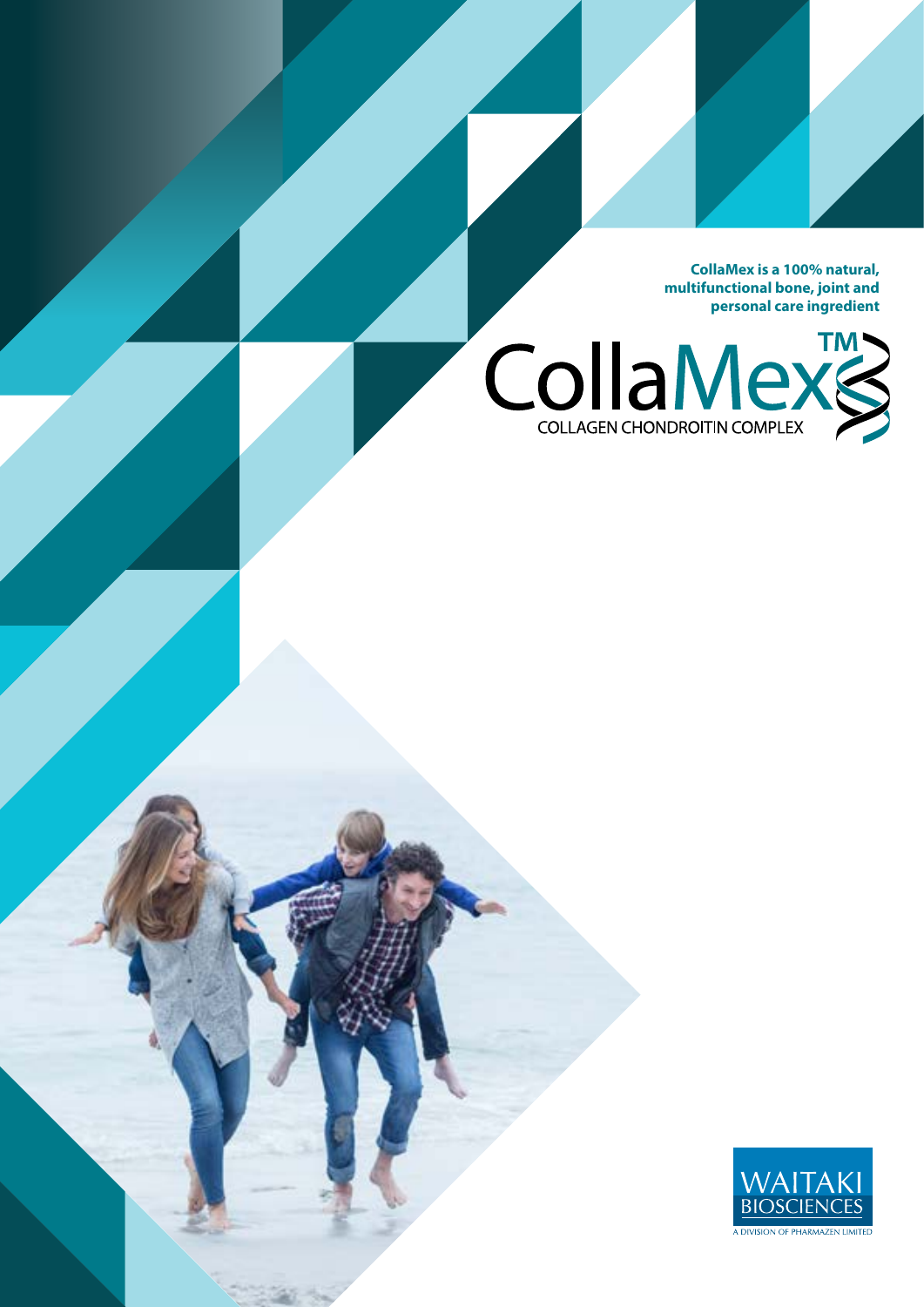

## CollaMex™

is a 100% natural source of chondroitin sulphate and type II collagen.

## **Multi-functional Ingredient**

CollaMex is unique and proprietary natural ingredient for use in a wide range of formulations related to joint health, bone health and personal care products.

CollaMex contains naturally occurring **chondroitin sulphate** along with high concentrations of **type II collagen** peptides, bioactive **growth factors** and a range of **trace minerals**, all within a single ingredient package to deliver unsurpassed functionality.

## **Low Molecular Weight Chondroitin Sulphate**

One of the group of compounds known as Glycosaminoglycan (GAG), chondroitin sulphate is present in the joint cartilage as part of the larger proteoglycan molecule, aggrecan.

Chondroitin sulphate provides the building blocks to support repair of damaged cartilage and interferes with the progression of structural changes in the joint tissue through several mechanisms. These include increased synthesis of joint proteoglycans<sup>1,2,</sup> inhibition of matrix metalloproteases that can significantly degrade joint cartilage<sup>3</sup> and anti-inflammatory properties. The overall result of these bioactivities is a reduction in the progression of joint structural changes and reduced pain<sup>4</sup>.

While chondroitin sulphate is better known for its use in joint health, research has also shown it has benefits in assisting with the regeneration of injured bone. Work by Brandt et al<sup>5</sup> has demonstrated that the addition of chondroitin sulphate to bone cements significantly improved bone building properties.

Chondroitin sulphate is also known to be an effective ingredient in skin care formulations due to its ability to attract and retain water<sup>6</sup>.

#### *CollaMex™ contains chondroitin sulphate in the range of 16,000 – 17,000 Daltons.*

Studies have shown that the form (i.e. bovine versus shark) and molecular weight of chondroitin sulphate directly influences its absorption after oral administration. Lower molecular weight chondroitin sulphate of bovine origin has a higher gastrointestinal absorbability<sup>7</sup>.

The molecular weight range of the chondroitin sulphate in CollaMex has been shown to be within the range expected for bovine origin material with a peak at the lower molecular weight range of 16,000 - 17,000 Daltons.<sup>8</sup>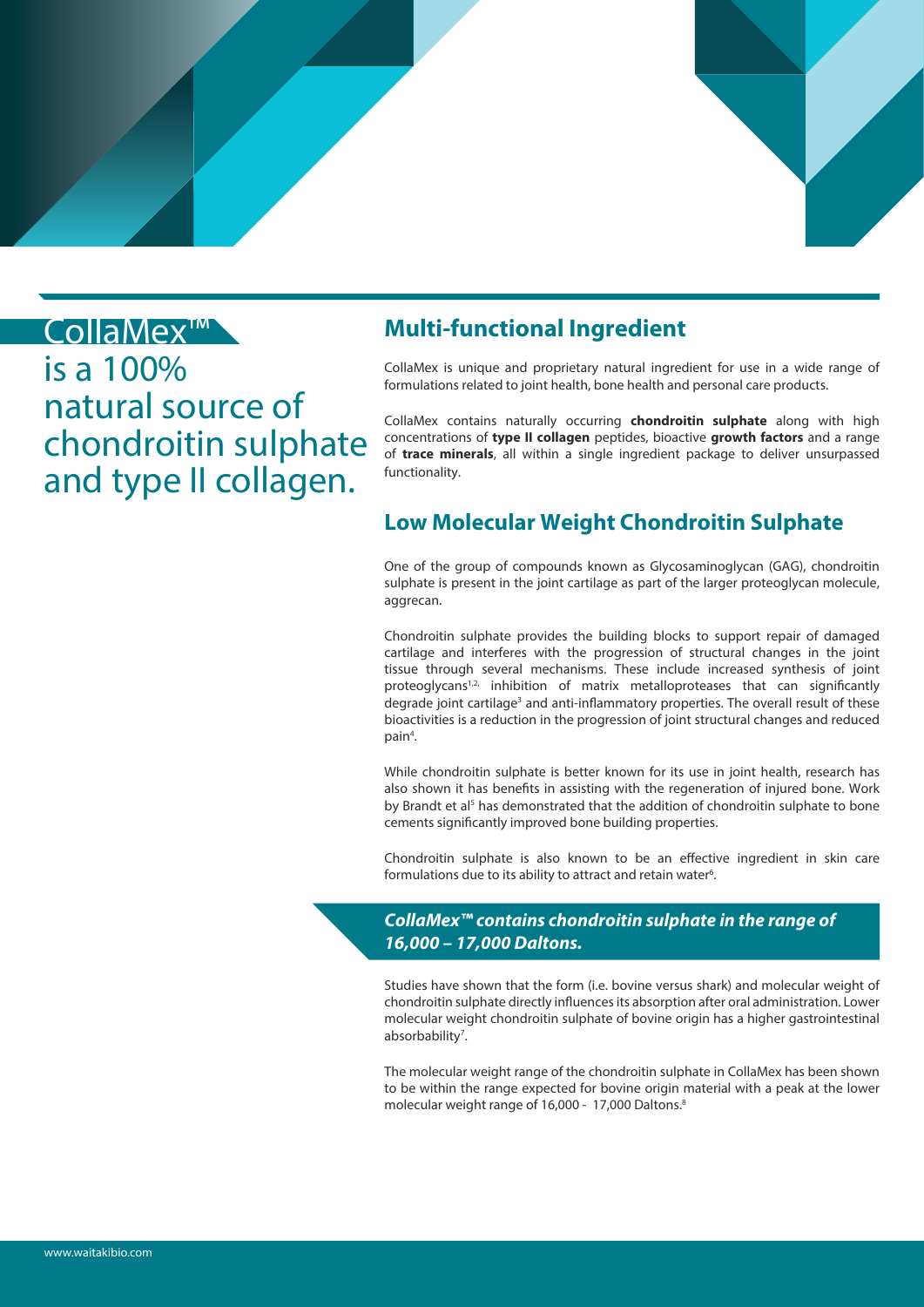

## **Type II Collagen**

Type II collagen is the major structural component present in the extra cellular matrix (ECM) of connective tissues. Proper functioning of joint cartilage is dependent on the maintenance of the ECM, a process which is controlled by cartilage cells, known as chondrocytes.

Oral supplementation of type II collagen peptides (hydrolysed collagen) has been shown to help the repair of damaged cartilage by stimulating a dose dependent increase in type II collagen secretion by chondrocytes and increasing biosynthesis of proteoglycans<sup>9</sup>.

#### *Proprietary, enzymatically controlled collagen hydrolysis*

The specialised enzymatic manufacturing process carefully developed for CollaMex results in a finished powder with a high concentration of type II collagen peptides.

Specialised analysis of CollaMex shows a molecular weight range that includes collagen peptides of <8,000 Daltons.

## **Cartilage Derived Growth Factors**

Waitaki has undertaken an ambitious project to identify growth factors present in CollaMex.

A range of growth factors were found to be present, in particular Insulin Like Growth Factor I (IGF I), but also Transforming Growth Factor ß I (TGFßI) and Cartilage Derived Growth Factor (CDGF).

#### *Gentle manufacturing process allows greater retention of the bioactives in CollaMex™.*

The Growth factors are a diverse group of proteins with a myriad of biological functions within the body. Because they are proteins they are very sensitive to harsh manufacturing processes, however the carefully controlled processing techniques used in the manufacture of CollaMex help to preserve these delicate entities within the finished powder.

IGF-I may have a dual benefit on compromised cartilage. Work by Neidel et al (1994)<sup>10</sup> demonstrated that IGF-I partially prevented the inhibition of cartilage proteoglycan synthesis caused by Interleukin I (IL-1). In addition to this beneficial effect on the extracelllar matrix, the growth factor actually accelerated recovery of proteoglycan production, after the free IL-1 was withdrawn.